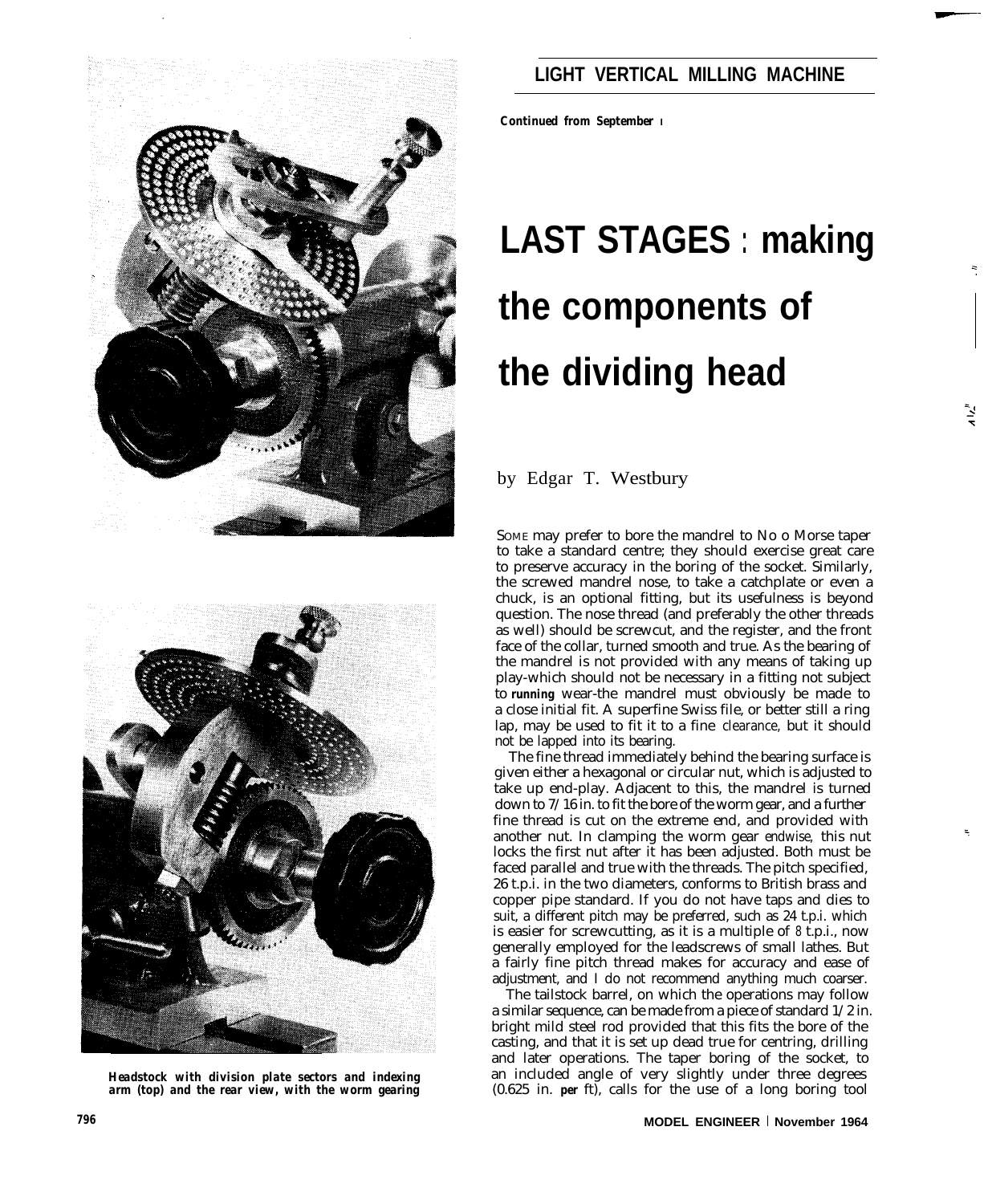

of such a small diameter that its rigidity can never be all that is desired. If you are able to use a reamer for finishing the taper, it will make things easier. The barrel may be located from the bore, as for the mandrel, for cutting the external thread and carrying out any other operations.

I strongly advise you to screwcut the Whitworth standard thread, though you may use a good die nut for finishing it. If dies are relied upon for cutting the thread, there is a risk of a pitch error which may cause it to jam when engaged with a deep thread, such as that of the tailstock handwheel. To simplify the run-out of the thread at the lefthand end, a groove may be cut in the barrel as shown; it should not be cut with a square-ended tool, as sharp internal corners tend to weaken the barrel at its point of minimum cross section. To feed the barrel forward by right-hand rotation of the handwheel you should use a lefthand thread; but in view of the added difficulty of cutting the external and internal threads, this matter will not generally be considered of any great importance.

Finally, a keyway needs to be cut along the plain part of the barrel to keep it from rotating when in use. This may be done by either side or end milling, as may be more convenient. I used a 1/8 in. Woodruff cutter, set to the centre height of the barrel, which was clamped in a pair of V-blocks on the milling machine table.

The tailstock handwheel should be made of cast iron for preference, as this has good wearing properties for both the internal thread and the thrust faces. Hold it over the rim for turning the boss and boring the centre hole. Screwcutting is recommended for producing the thread, though you may use taps if care is taken to obtain axial and concentric truth.

You can carry out the remaining operations by mounting the casting on a screwed stub mandrel. These operations include grooving the boss, facing and recessing the back, and turning the outer rim, which should be knurled or serrated to provide a hand grip. One hole at least must be drilled through the disc, to provide access to the screws in the thrust collar. Three holes are better, allowing all three screws to be manipulated at one handwheel position.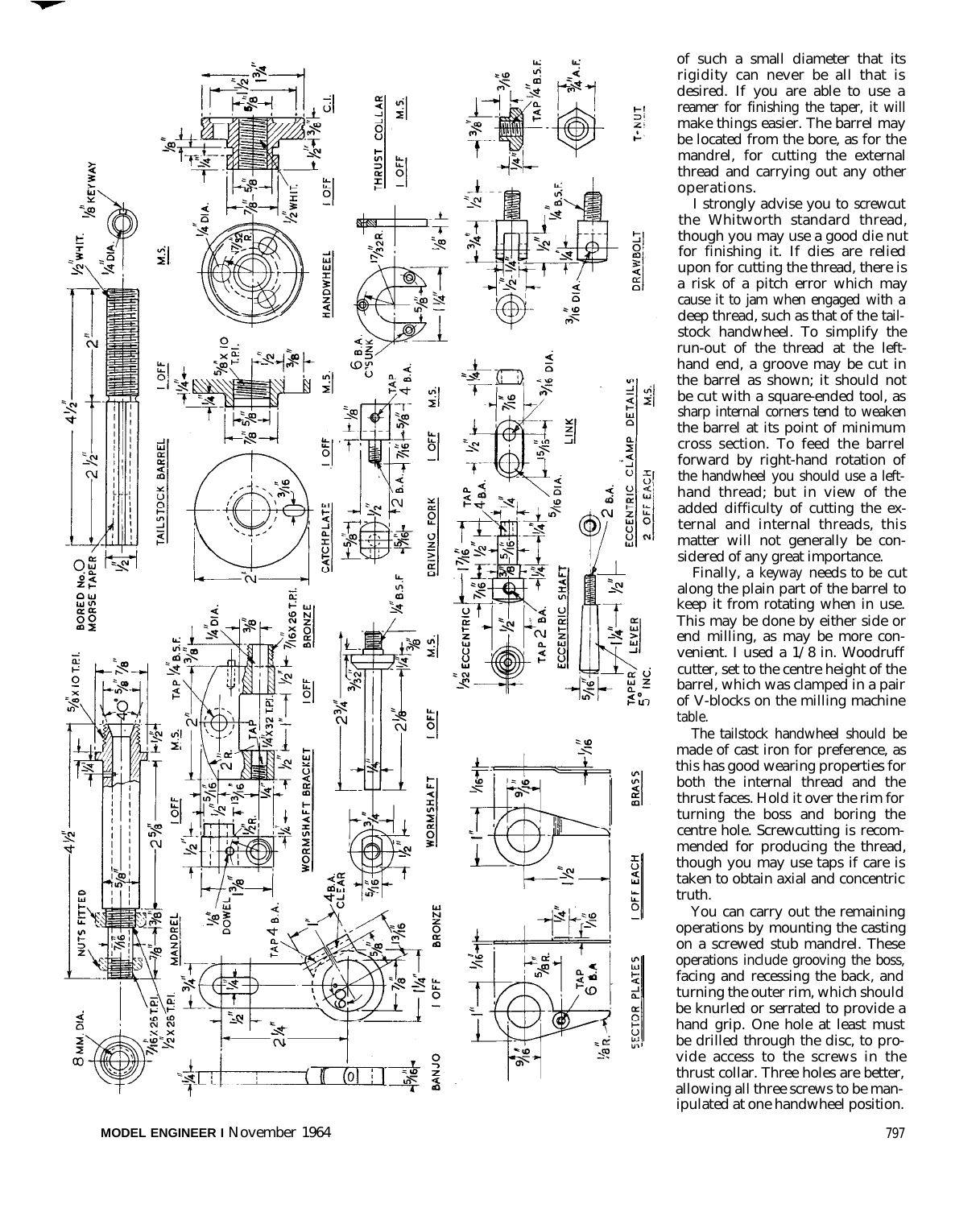The collar is simply a steel disc faced parallel on the two sides to fit neatly in the handwheel groove, and cut out as shown so that it can be assembled. After the screw holes have been drilled and countersunk, it may with advantage be casehardened. In marking or spotting the holes in the tailstock casting for attaching the thrust collar, make certain that it is correctly aligned, so that the handwheel works freely on both the thread and the thrust bearing.

Either cast iron or mild steel may be used for the catchplate, the machining of which follows much the same sequence as with the handwheel. Although the accuracy of this part is not so critical as that of a lathe faceplate, care in screwcutting and boring the register is well worth while. As the work must be coupled positively to the catchplate, without backlash, the ordinary driving pin is replaced by a fork with a side screw to grip the carrier; or a special forked carrier, which provides the same facility, can be employed. These fittings are, of course, used only for work which is mounted between centres; for many jobs, you will find it more convenient and efficient to hold the shank or arbor in a split collet, and remove the catchplate to provide more room for the run of the cutter.

The fittings for the headstock include the banjo and the wormshaft bracket, both of which can be made from bronze or gunmetal castings. Machining is simple for both parts; the banjo should be bored and faced on the boss to fit on the seating of the headstock. After drilling and tapping for the clamp screw, split it through the centre of the lug, and clean up and slot the front end by filing or milling. You may set up the bracket in the four-jaw chuck for drilling, tapping and facing the mounting boss; then you can mount it on an angle plate for drilling the bearing, facing one end, and turning and threading the seating for the division plate. At the other end, the hole is reduced to tapping size, and



To avoid the need for turning the wormshaft down from 3/4 in. dia., you may use a piece of 1/4 in. ground steel rod, with the flange screwed on tightly and machined in place. Flats on the front of the flange form a key to locate the slotted indexing arm, which is clamped to it by a nut and washer.



After the worm has been fitted to the shaft, it may be fixed either by a taper pin or by a socketed screw sunk well into the shaft surface.

To prevent inadvertent movement of the headstock mandrel and the tailstock barrel, simple friction screws with knurled heads are used. They are drilled centrally 1/8 in. dia. to form sockets which receive the shank of a brass pad and a flat key. The pad eliminates any risk that the mandrel surface will be bruised, and the key prevents the barrel from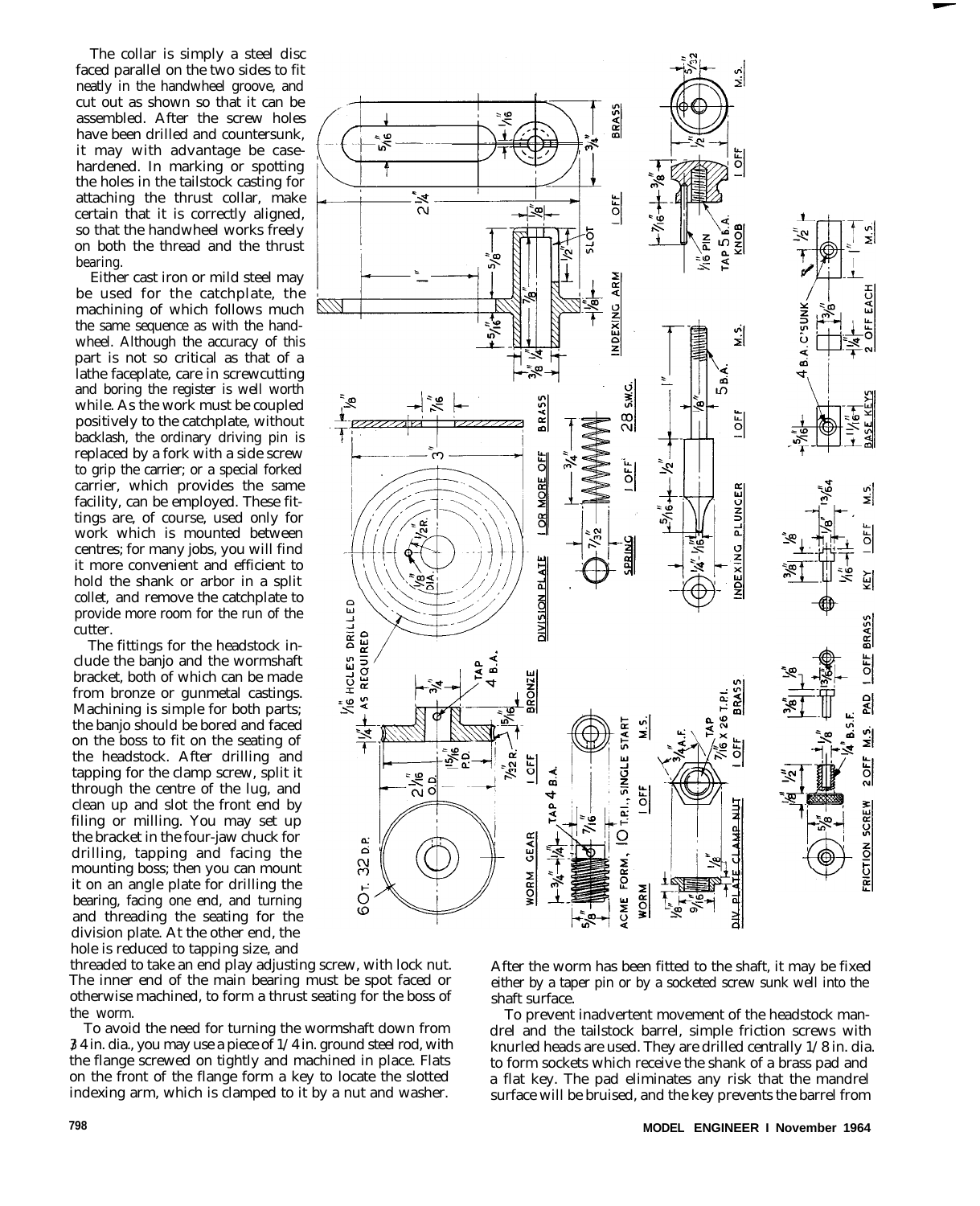rotating, besides serving to clamp it endwise when required.

Make the keys to fit the base of each casting from short pieces of 3/8 in. X 1/4 in. rectangular mild steel. They must be a good fit both in the machined grooves of the base and the T-slots of the machine table. After drilling the holes for the fixing screws, put the keys in place to spot the tapping holes in the base.

The components for the clamps of both the headstock and tailstock are identical. For the eccentric shaft, a piece of  $\ell$  in. mild steel rod may be used. It is held in the chuck with a little over *i* in. projecting. The end is turned down to  $\text{Min}$ . for a length of  $1/4$  in., and drilled and tapped for the retaining screw, and then a further length of 3/4 in. is turned to 3/8 in. dia. You may repeat this procedure on the other end of the rod, *or* on a second piece, before you set it over about 1/32 in. in the four-jaw chuck to turn the eccentric part to 5/16 in. dia. Before parting off and rounding the head, drill and tap the cross hole, at right angles to the plane of the eccentric throw. The lever, turned to the shape shown, is permanently screwed into this hole in the most convenient position.

### **Drawbolt and link**

Steel rod of the same size can be used to make the drawbolt. Instead of turning the screwed end first, you will find it easier to face and round off the other end, from a piece of substantial length, and hold it in the lathe toolpost for milling the slot. A 1/4 in. hole may be drilled in the centre to reduce the amount of metal which has to be milled away. You may drill the crosshole as well, so that its squareness in relation to the slot can be checked by a piece of 3/16 in. rod when it is set up for milling. The piece may then be cut off to a total length of 1 1/4 in., and chucked for turning down and screwing.

The link is made from rectangular steel bar, 7/16 in. X 1/4 in., rounded off on the sides to give clearance in the vertical hole in the casting, and drilled as shown. A piece of  $3/16$  in. steel rod, inserted through the link and drawbolt and filed flush at the ends, forms the pivot. You may think that the T-nut should be made square; but hexagonal nuts have been used, to give six positions of adjustment instead of only four. When the clamps have been assembled in their castings, the eccentric shafts are kept in place by a large washer and an end screw in each.

I give the details of the worm and worm wheel in case you decide to make them yourself though, as I have explained, they can be obtained ready-made from Bonds o' Euston Road. The blank dimensions of the worm wheel are only approximate, as the final form and diameter of the throat are produced in the hobbing operation. Methods of generating worm gears accurately have been described in ME. The worm gear may be keyed or secured by a sunk grub screw to the mandrel after the nuts on both sides of it have been properly adjusted.

One or more plain circular brass blanks may be used for the division plates, or they may be trepanned from 1/8 in. brass sheet. If the metal is reasonably flat, they require no more than to be drilled truly through the centre to fit the bracket seating closely, and to be trimmed on the outer edge. A 1/8 in. hole is drilled at a radius of 1/2 in. to fit a dowel in the face of the wormshaft bracket. There is room for up to five rows of holes in the 3 in. plate, and the number of holes in each circle should be determined according to requirements. Methods of drilling division plates of sufficient accuracy for most purposes are fully described in the PM handbook *Milling in the Lathe.*

The division plate on the appliance illustrated has five rows of holes, copied from lathe change wheels, and having 65, 60, 55, so, 45 and 40 holes. I used a high-speed drilling spindle, with a 1/16 in. centre drill, and fitted an end stop to limit the depth of each hole so that it was slightly countersunk for easy engagement of the index plunger. It was not a tedious operation to drill the 315 holes in the plate: the drilling time was only five seconds a hole, and indexing the mandrel between holes occupied about the same time. This range of holes will cover most ordinary requirements, with multiples of prime numbers 'up to 13, with the exception of 7 Special divisions not covered can be dealt with when they arise.

The indexing arm, with its associated parts, is shown in an enlarged scale to clarify details; the arm may be fabricated from brass, by silver-soldering the boss into a flat strip after partial machining of both parts. A D-bit should be used to finish the bore of the boss smooth and parallel, as an ordinary reamer produces a tapered hole. The plunger should be a close fit but quite free, and its location endwise should be checked so that it engages the holes in the plate when the knob is screwed on, but can be retracted at least 1/8 in. clear of the plate when the spring is in position.

For the plunger to be held out of action when required, the knob has a  $1/16$  in. pin screwed or pressed into its front face. A slot in the boss of the indexing arm allows the pin to travel far enough for engagement of the plunger, but when the knob is turned 180 degrees, it fits a shallow groove-a mere notch, in fact-which holds the plunger back. Both the slot and the groove can be milled at one setting by a 1/16 in. Woodruff cutter, with the flat part of the arm clamped to a vertical fixture, or in the machine vice of the milling machine.

The sector plates for the counting of holes in the division plate are cut from 1/16 in. brass sheet and are identical except that one is cranked so that its arm lies flush with that of the other when laid on top of it. A 1/4 in. boss is riveted or silver-soldered into the second plate, and drilled and tapped 6 BA to take a screw and washer. The clamp nut which holds the division plate is turned at the back to fit the bore of the sector plate, which are both free to rotate on it, but can be clamped together by the edge of the washer when the 6 BA *screw* is tightened. If necessary, the thickness of the tapped boss may be adjusted, or the washer slightly dished, so that it locks the plates together firmly. In use, the sectors are set so as to allow the required angular movement of the index pin for each shift of the arm (the number of holes in the plate, plus one).

#### **Accessories as required**

This dividing head is the most elaborate accessory that I have fitted to the vertical milling machine, or that I am likely to fit so far as can be foreseen. Not every constructor of the machine will need a dividing head, as so many useful operations besides dividing can be carried out on it. But for my purposes the dividing head has been well worth the making, and the ability to adapt it to other machines is a further advantage. Some may prefer to make a simplified form of the appliance, with plain indexing, and a less elaborate tailstock or none at all. I am not a believer in making gadgets for gadgets' sake, but I never grudge the time taken to make them if they are likely to save time, or improve ease or accuracy of the work.

I could suggest several other fixtures and accessories which *Continued on page 804*